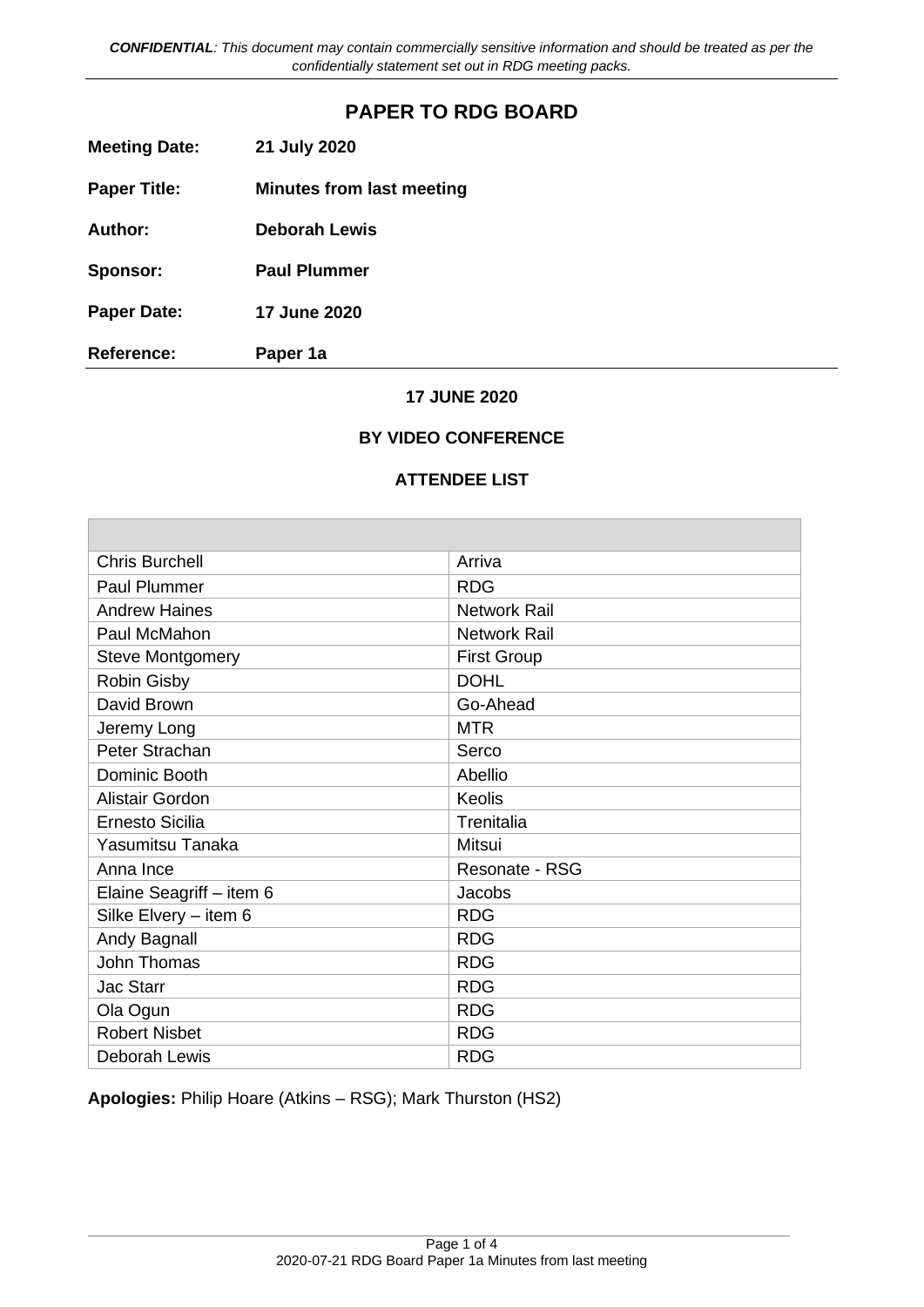# **MINUTES OF LAST MEETING**

| Item No. | <b>Approval of record</b>                                                                                                                           |
|----------|-----------------------------------------------------------------------------------------------------------------------------------------------------|
|          | Chris Burchell (CB) welcomed everyone to the meeting. The minutes were<br>accepted as a true and accurate record of the last meeting on 5 May 2020. |

| Item No.    | <b>RDG Activity update</b>                                                                                                                                                                                                                                                                                                                                                                                                                                                                                                                                                                                                                                                                                                                                                                                                                                                                                                                                                                                                                                                                                                                                                                                                                                                 |
|-------------|----------------------------------------------------------------------------------------------------------------------------------------------------------------------------------------------------------------------------------------------------------------------------------------------------------------------------------------------------------------------------------------------------------------------------------------------------------------------------------------------------------------------------------------------------------------------------------------------------------------------------------------------------------------------------------------------------------------------------------------------------------------------------------------------------------------------------------------------------------------------------------------------------------------------------------------------------------------------------------------------------------------------------------------------------------------------------------------------------------------------------------------------------------------------------------------------------------------------------------------------------------------------------|
|             | CB briefed Board on his bilateral meeting with ORR Chair, which had focused<br>mostly on COVID and customer information, the industry plan for which will go to<br>ORR this month. He commented on both the ongoing challenges and successes<br>for the industry, and the key priority to now focus on wider rail reform to ensure a<br>sustainable future model.                                                                                                                                                                                                                                                                                                                                                                                                                                                                                                                                                                                                                                                                                                                                                                                                                                                                                                          |
|             | Andrew Haines updated members on the last phase of NR's reorganisation,<br>whereby route structures will be fully in place by August/September. He thanked<br>colleagues for their patience with the programme. There was discussion of<br>continued flux in government view of rail reform, as implications of EMAs become<br>clearer. Industry shares the Transport Secretary's wish to see rapid improvement<br>in performance, cost efficiency, retailing and customer proposition, but part of the<br>solution is less government involvement.                                                                                                                                                                                                                                                                                                                                                                                                                                                                                                                                                                                                                                                                                                                        |
| $\mathbf 2$ | Paul Plummer noted the continued need to challenge government on its wish to<br>be heavily involved in rail decisions and changes; and the critical opportunity to<br>deliver a more resilient timetable post-COVID. Agreement that the industry should<br>look at visible changes it can make to deliver improvements and add value by<br>working together now, such as network possessions which have major impact on<br>NR project completion. Good work was done in 2014 as part of APSCM, which<br>can be built on, bringing in current examples of how possessions are being<br>managed during COVID. Other areas to focus on are commercial incentives, to<br>help support HMT in economic recovery. Key to successful lobbying will be<br>tailoring approaches to the challenges facing different parts of government.<br>Anna Ince (AI) briefed Board on the findings of an RSG taskforce survey of supply<br>chain businesses to assess COVID-19 impact. A clear need and ask of all client<br>organisations, is for visibility of pipeline so businesses can plan; support is needed<br>particularly for those firms that will struggle when furloughing ends. AI also noted<br>that the supply chain can provide input into planning a new approach to network |
|             | possessions.                                                                                                                                                                                                                                                                                                                                                                                                                                                                                                                                                                                                                                                                                                                                                                                                                                                                                                                                                                                                                                                                                                                                                                                                                                                               |
| 2006.01     | Through Planning & Production Board, RDG to<br>take forward work to potentially improve project<br><b>Susie Homan</b><br><b>July 2020</b><br>efficiency and value for money including the<br>through system approach to possessions                                                                                                                                                                                                                                                                                                                                                                                                                                                                                                                                                                                                                                                                                                                                                                                                                                                                                                                                                                                                                                        |

| Item No. | <b>COVID-19 issues update</b>                                                                                                                                                                                                       |
|----------|-------------------------------------------------------------------------------------------------------------------------------------------------------------------------------------------------------------------------------------|
|          | Immediate priorities around the COVID crisis were discussed. Good progress has<br>been made on face coverings; social distancing is now the key issue. Susie<br>Homan outlined work RDG and RSSB/TOCs have undertaken to assess the |
|          | $D = -0$                                                                                                                                                                                                                            |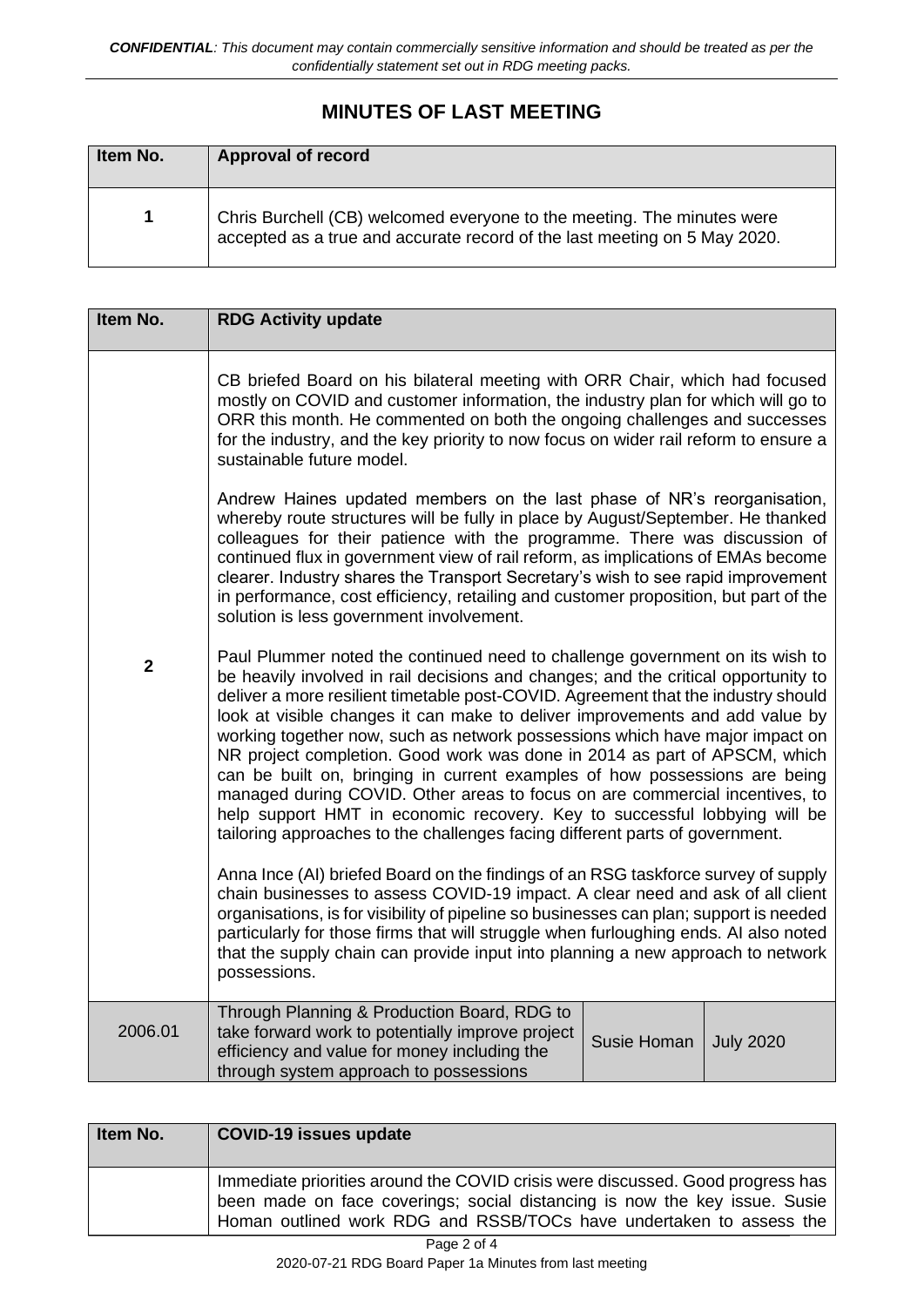| 3       | impact reduced social distancing would have on infection rate, potential mitigation,<br>and the relationship with capacity. The research has been shared with DfT, with<br>follow up discussion setting out the options and what other countries have done.<br>Although no change is guaranteed it is likely, so RDG is seeking to plan around<br>impact of a reduction to 1m. Engagement with DfT, both at ministerial and official<br>level, will continue as part of RDG's approach to influence wider government<br>review of social distancing rather than direct public lobbying. The message is not<br>to reduce to a specific measurement, but for people to socially distance wherever<br>possible. Safety is the primary focus, which will be reflected in planned passenger<br>comms. Members agreed on the approach, which helps ensure transport sector<br>needs are considered. It was noted the situation is different in Wales. |                 |           |  |
|---------|-------------------------------------------------------------------------------------------------------------------------------------------------------------------------------------------------------------------------------------------------------------------------------------------------------------------------------------------------------------------------------------------------------------------------------------------------------------------------------------------------------------------------------------------------------------------------------------------------------------------------------------------------------------------------------------------------------------------------------------------------------------------------------------------------------------------------------------------------------------------------------------------------------------------------------------------------|-----------------|-----------|--|
| 2006.02 | Alistair Gordon to offer RDG's support to James<br>Price in his dialogue with Welsh Government on<br>social distancing.                                                                                                                                                                                                                                                                                                                                                                                                                                                                                                                                                                                                                                                                                                                                                                                                                         | Alistair Gordon | June 2020 |  |

| Item No. | <b>RICF long-term future</b>                                                                                                                                                                                                                                                                                                                                                                                                                                                                                                                                                                                                                                                                                                                                                                                                                 |
|----------|----------------------------------------------------------------------------------------------------------------------------------------------------------------------------------------------------------------------------------------------------------------------------------------------------------------------------------------------------------------------------------------------------------------------------------------------------------------------------------------------------------------------------------------------------------------------------------------------------------------------------------------------------------------------------------------------------------------------------------------------------------------------------------------------------------------------------------------------|
| 4        | Board discussed next steps for long-term Trade Union engagement. CB briefed<br>Board on discussion at JEOT: RICF should be extended in current form to allow<br>ongoing pandemic-related issues to be discussed, and in parallel, plans for a<br>longer-term strategic forum should be worked up. Members discussed the options<br>of extending the Emergency Working Principles Agreement (EWPA); or<br>renegotiating the EWPA. The current agreement contains restrictions on activities<br>during the crisis, including suspension of people processes such as grievances<br>and pay talks. TUs support a short extension, as RICF provides a single point of<br>discussion. SH said TOC MDs also agree it should continue. Board supported a<br>short extension to RICF and EWPA to the end of July, at which there will be a<br>review. |
| 2006.03  | RDG to progress work to think about a<br>strategic forum to succeed RICF, with an initial<br>Susie Homan<br><b>July 2020</b><br>focus on purpose.                                                                                                                                                                                                                                                                                                                                                                                                                                                                                                                                                                                                                                                                                            |
| Item No. | EU Trade negotiations and post-Brexit engagement                                                                                                                                                                                                                                                                                                                                                                                                                                                                                                                                                                                                                                                                                                                                                                                             |
| 5        | Members provided feedback on RDG's position on level market access, future<br>technical framework and cross-border services, in the context of EU and UK trade<br>negotiations. Board agreed there should be no unintended consequences to not<br>having reciprocal market access. There was discussion of potential impact of<br>having different technical standards post-Brexit; Board supported RDG continuing<br>efforts to use its voice to influence European standards and agreed that GB rail<br>should maintain some flexibility to diverge from TSIs in the future. Regarding<br>cross-channel traffic, members also agreed that new post-Brexit requirements,<br>such as needing both an EU and GB operating licence, are not a significant barrier<br>to entry.                                                                 |